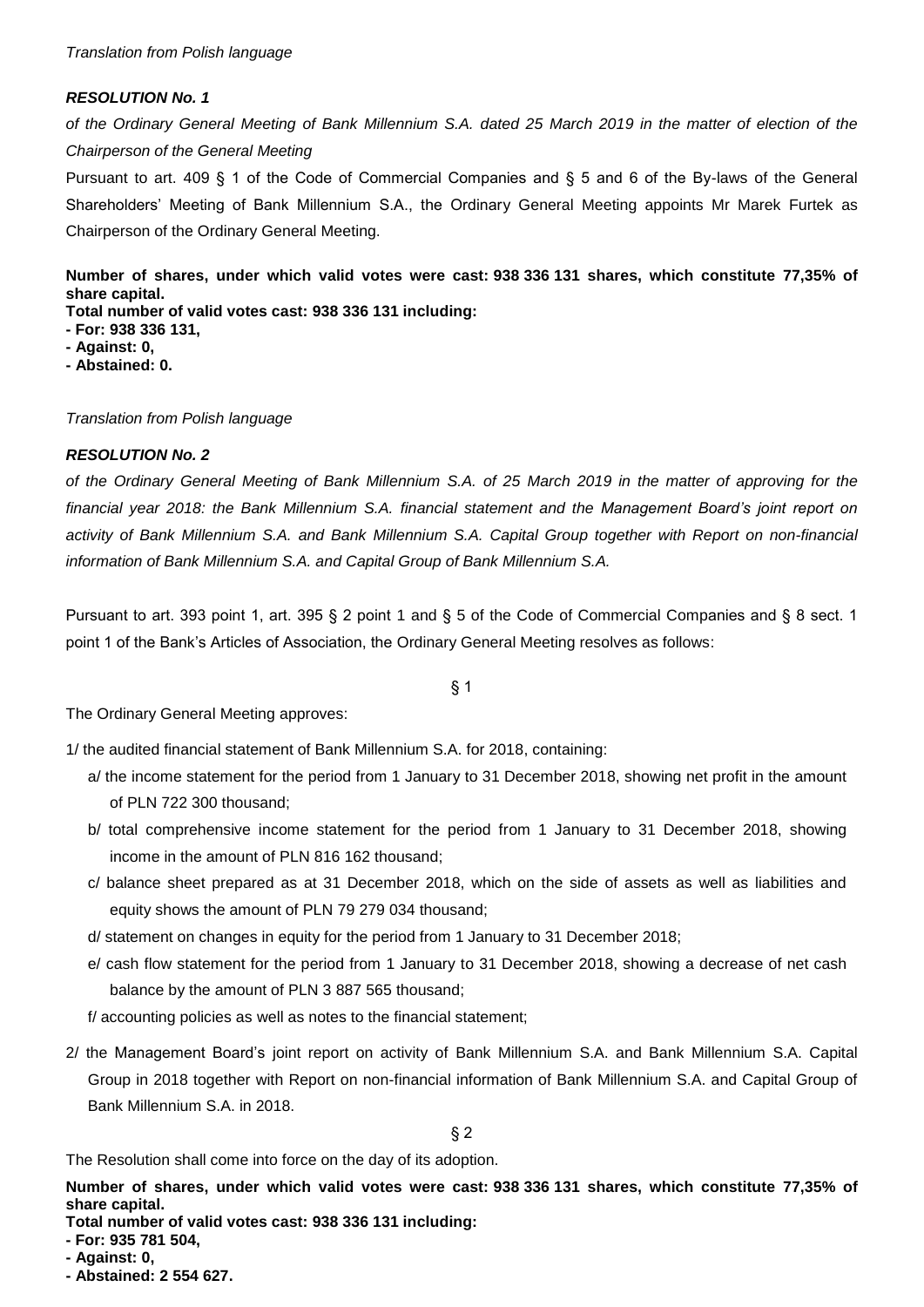*of the Ordinary General Meeting of Bank Millennium S.A. of 25 March 2019 in the matter of approving the financial statement of Bank Millennium S.A. Capital Group for the financial year 2018*

Pursuant to art. 395 § 5 of the Code of Commercial Companies, the Ordinary General Meeting resolves as follows:

§ 1

The Ordinary General Meeting approves the audited financial statements of the Bank Millennium S.A. Capital Group for the year 2018, containing:

- a/ the consolidated income statement for the period from 1 January to 31 December 2018, showing net profit in the amount of PLN 760 651 thousand;
- b/ consolidated total comprehensive income statement for the period from 1 January to 31 December 2018, showing income in the amount of PLN 854 466 thousand;
- c/ consolidated balance sheet prepared as at 31 December 2018, which on the side of assets as well as liabilities and equity shows the amount of PLN 80 458 914 thousand;
- d/ statement on changes in consolidated equity for the period from 1 January to 31 December 2018;
- e/ consolidated cash flow statement for the period from 1 January to 31 December 2018, showing a decrease of net cash balance by the amount of PLN 3 887 564 thousand;

f/ accounting policies as well as notes to the consolidated financial statement;

 $§$  2

The Resolution shall come into force on the day of its adoption.

**Number of shares, under which valid votes were cast: 938 336 131 shares, which constitute 77,35% of share capital.**

**Total number of valid votes cast: 938 336 131 including:**

- **- For: 935 781 504,**
- **- Against: 0,**
- **- Abstained: 2 554 627.**

*Translation from Polish language* 

## *RESOLUTION No. 4*

*of the Ordinary General Meeting of Bank Millennium S.A. of 25 March 2019 in the matter of approving the Supervisory Board of Bank Millennium S.A. report on activity in the year of 2018 and making the assessment of the remuneration policy in Bank Millennium S.A.*

Pursuant to art. 382 § 3 of the Code of Commercial Companies and § 9 and § 17 sect. 3 of the Bank's Articles of Association as well as in connection with requirements of the "Principles of corporate governance for supervised institutions", adopted by the Polish Financial Supervision Authority on 22 July 2014 ("Principles") and "Good practices of the companies listed at the WSE 2016", adopted by the Supervisory Board of the WSE on 13 October 2015 ("Good Practices"), the Ordinary General Meeting resolves as follows:

§ 1

The Ordinary General Meeting:

I. approves the Supervisory Board of Bank Millennium S.A. ("Board") report on activity in 2018 covering:

- 1. Summary of activities of the Board in 2018 and its committees: Audit Committee, Personnel Committee, Strategic Committee and Committee for Risk Matters, with self-assessment of the work of the Board, pursuant to the principle II.Z.10.2. of "Good practices of the companies listed at the WSE 2016".
- 2. Report on assessment of functioning of the remuneration policy in the Bank, pursuant to § 28 item 3 and 4 the Principles.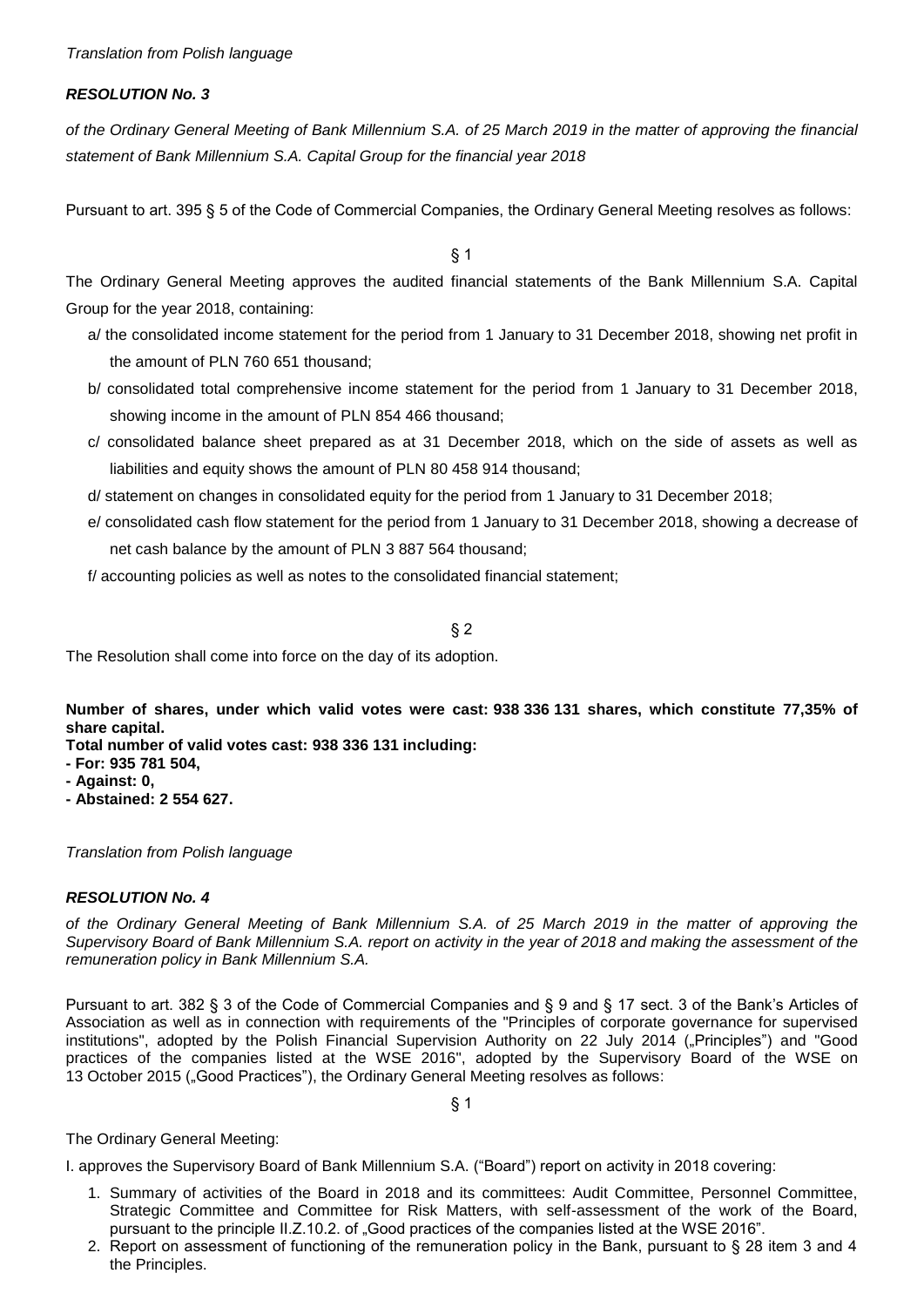- 3. Assessment of application of the Principles, pursuant to § 27 of the Principles and assessment of performance of the disclosure duties, pursuant to principle II.Z.10.3. of Good Practices.
- 4. Report on assessment of reasonableness of sponsoring, charitable or other activity of similar character, conducted by the Bank, pursuant to principle II.Z.10.4. of Good Practices.
- 5. Report on assessment of the Management Board's joint report on activity of the Bank Millennium S.A. and Bank Millennium S.A. Capital Group together with Report on non-financial information of Bank Millennium S.A. and Capital Group of Bank Millennium S.A. as well as financial statements of the Bank Millennium S.A. and Bank Millennium S.A. Capital Group for the financial year 2018.
- 6. Report on assessment of the Management Board's motion regarding distribution of profit for the financial year 2018, pursuant to art. 382 § 3 of the Code of Commercial Companies.
- 7. Assessment of the Bank Millennium S.A. situation in the year 2018, including assessment of performance of the internal control system, the risk management system, compliance and function of the internal audit, pursuant to principle II.Z.10.1. of Good practices.
- II. concludes, pursuant to requirements of Principles, based on information contained in the report of the Management Board on Bank Millennium S.A. Capital Group of the activity in 2018 and on the assessment contained in the Supervisory Board of Bank Millennium S.A. report, mentioned in § 1 item I hereof, that the remuneration policy applied in the Bank Millennium S.A. contributes to the development and security of the Bank's activity.

§ 2

The Resolution shall come into force on the day of its adoption.

**Number of shares, under which valid votes were cast: 938 336 131 shares, which constitute 77,35% of share capital.**

**Total number of valid votes cast: 938 336 131 including:**

- **- For: 935 781 504,**
- **- Against: 0,**
- **- Abstained: 2 554 627.**

#### *Translation from Polish language*

# *RESOLUTION No. 5*

*of the Ordinary General Meeting of Bank Millennium S.A. of 25 March 2019 in the matter of distributing of profit for the financial year 2018*

Pursuant to art. 395 § 2 item 2 and art. 347 of the Code of Commercial Companies and § 8 Sec. 1 item 2, § 36 and § 37 of the Bank's Articles of Association, the Ordinary General Meeting resolves as follows:

- 1. To distribute the net profit of Bank Millennium S.A. for the financial year ending on 31 December 2018,
	- amounting to 722 300 047,72 PLN and allocate it for:
		- covering in the amount of 235 413 586,56 PLN the effect of implementing the International Financial Reporting Standard (IFRS) 9: "Financial instruments";
	- to allocate the remaining amount of 486 886 461,16 PLN in full, for reserve capital.
- 2. The Resolution shall come into force on the day of its adoption.

**Number of shares, under which valid votes were cast: 938 336 131 shares, which constitute 77,35% of share capital.**

**Total number of valid votes cast: 938 336 131 including:**

**- For: 938 336 131,**

**- Against: 0,**

**- Abstained: 0.**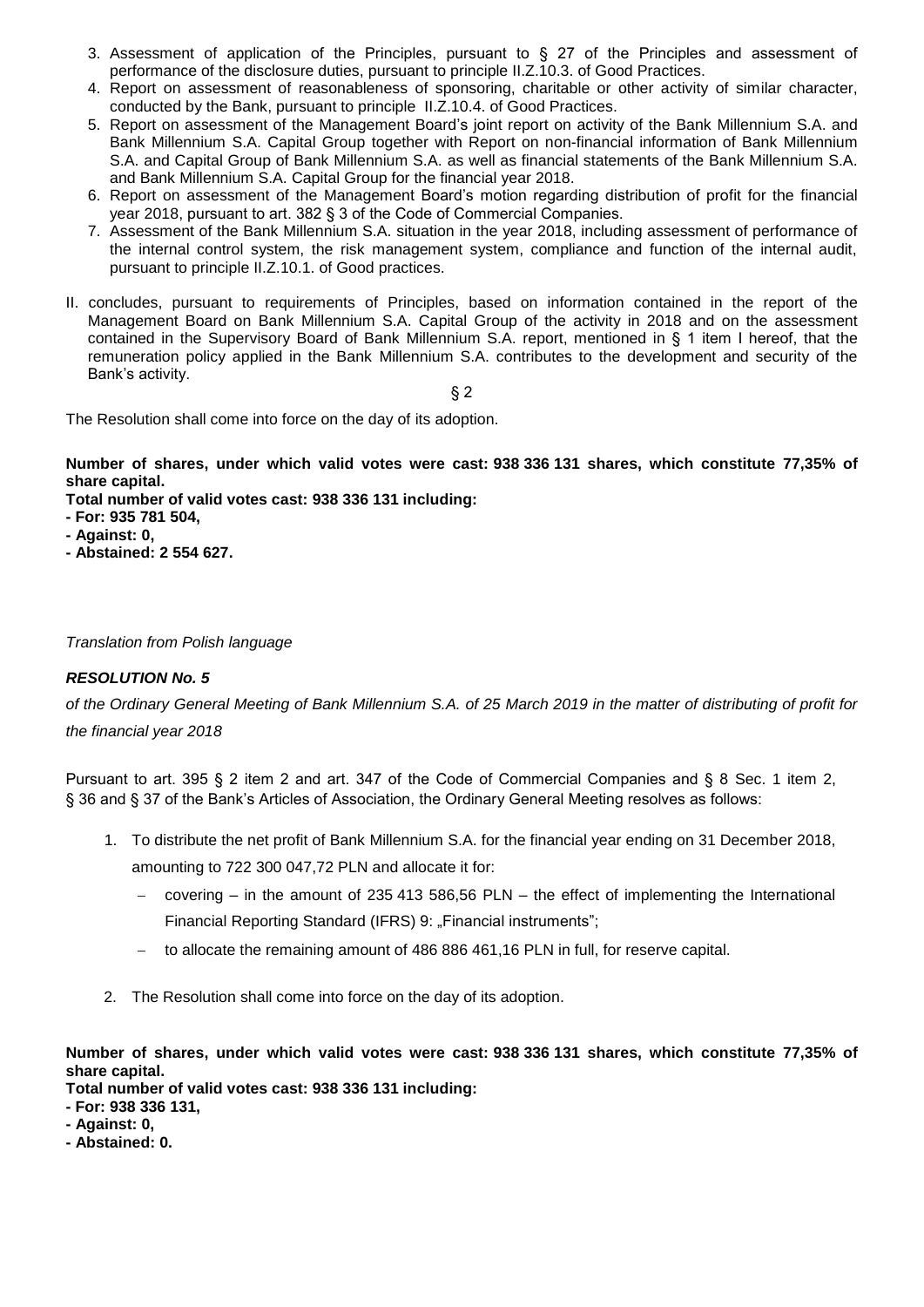*of the Ordinary General Meeting of Bank Millennium S.A. of 25 March 2019 in the matter of discharging Mr Joao Nuno Lima Bras Jorge - Chairman of the Management Board of Bank Millennium S.A. from the performance of the duties in the financial year 2018*

Pursuant to art. 393 item 1, art. 395 § 2 item 3 of the Code of Commercial Companies and § 8 section 1 item 3 of the Bank's Articles of Association, the Ordinary General Meeting discharges Mr Joao Nuno Lima Bras Jorge - Chairman of the Management Board of Bank Millennium S.A. from the performance of the duties for the period from 1.01.2018 to 31.12.2018.

**Number of shares, under which valid votes were cast: 938 217 637 shares, which constitute 77,34% of share capital.**

**Total number of valid votes cast: 938 217 637 including:**

- **- For: 934 578 010,**
- **- Against: 1 085 000,**
- **- Abstained: 2 554 627.**

*Translation from Polish language* 

# *RESOLUTION No. 7*

*of the Ordinary General Meeting of Bank Millennium S.A. of 25 March 2019 in the matter of discharging Mr Fernando Maria Cardoso Rodrigues Bicho – Deputy Chairman of the Management Board of Bank Millennium S.A. from the performance of the duties in the financial year 2018*

Pursuant to art. 393 item 1, art. 395 § 2 item 3 of the Code of Commercial Companies and § 8 section 1 item 3 of the Bank's Articles of Association, the Ordinary General Meeting discharges Mr Fernando Maria Cardoso Rodrigues Bicho – Deputy Chairman of the Management Board of Bank Millennium S.A. from the performance of the duties for the period from 1.01.2018 to 31.12.2018.

**Number of shares, under which valid votes were cast: 938 328 637 shares, which constitute 77,35% of share capital.**

- **- For: 934 689 010,**
- **- Against: 1 085 000,**
- **- Abstained: 2 554 627.**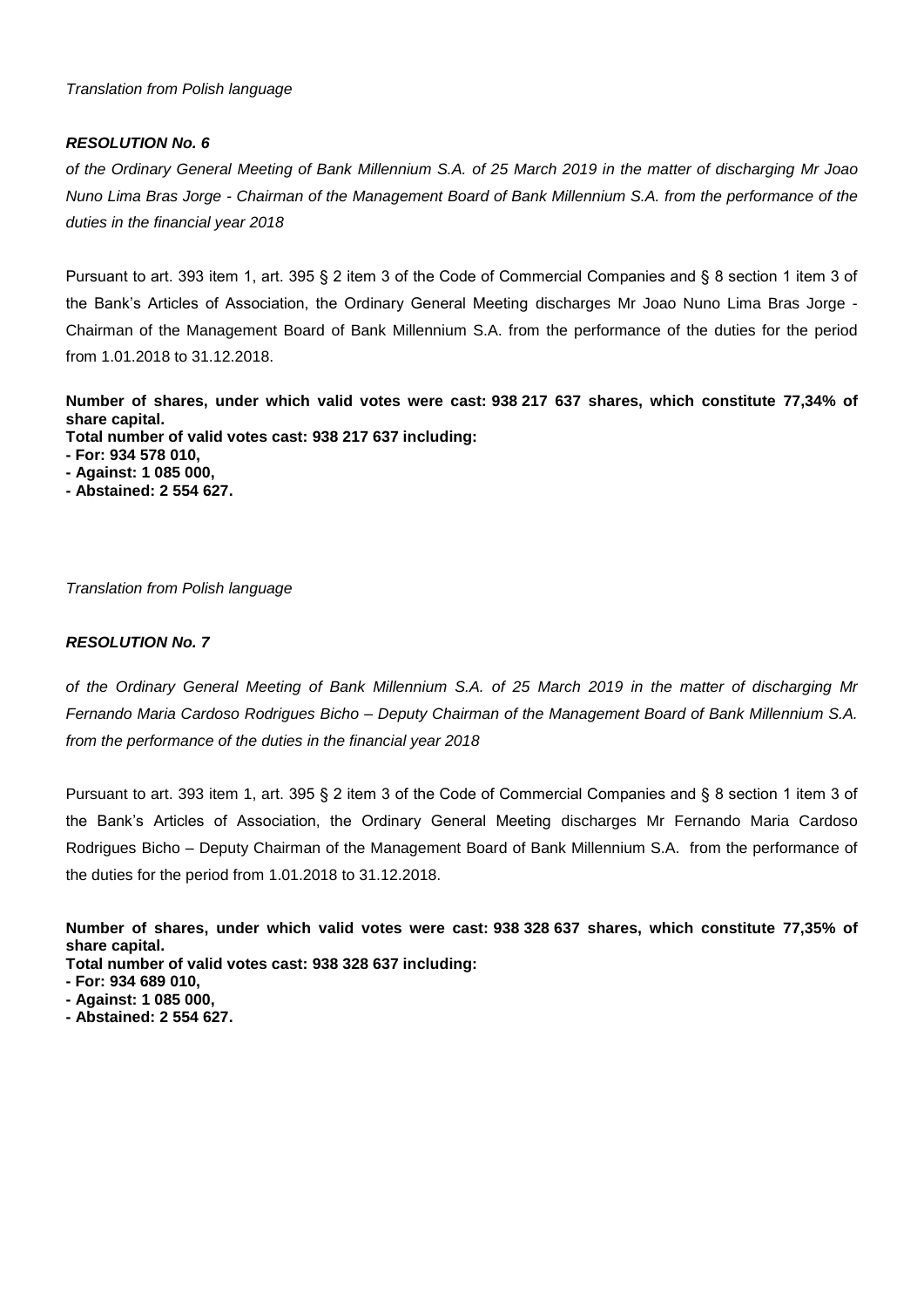*of the Ordinary General Meeting of Bank Millennium S.A. of 25 March 2019 in the matter of discharging Mr Wojciech Haase – Member of the Management Board of Bank Millennium S.A. from the performance of the duties in the financial year 2018*

Pursuant to art. 393 item 1, art. 395 § 2 item 3 of the Code of Commercial Companies and § 8 section 1 item 3 of the Bank's Articles of Association, the Ordinary General Meeting discharges Mr Wojciech Haase – Member of the Management Board of Bank Millennium S.A. from the performance of the duties for the period from 1.01.2018 to 31.12.2018.

**Number of shares, under which valid votes were cast: 938 328 637 shares, which constitute 77,35% of share capital.**

**Total number of valid votes cast: 938 328 637 including:**

- **- For: 934 689 010,**
- **- Against: 1 085 000,**
- **- Abstained: 2 554 627.**

*Translation from Polish language* 

## *RESOLUTION No. 9*

*of the Ordinary General Meeting of Bank Millennium S.A. of 25 March 2019 in the matter of discharging Mr Andrzej Gliński – Member of the Management Board of Bank Millennium S.A. from the performance of the duties in the financial year 2018*

Pursuant to art. 393 item 1, art. 395 § 2 item 3 of the Code of Commercial Companies and § 8 section 1 item 3 of the Bank's Articles of Association, the Ordinary General Meeting discharges Mr Andrzej Gliński – Member of the Management Board of Bank Millennium S.A. from the performance of the duties for the period from 1.01.2018 to 31.12.2018.

**Number of shares, under which valid votes were cast: 938 328 637 shares, which constitute 77,35% of share capital.**

- **- For: 934 689 010,**
- **- Against: 1 085 000,**
- **- Abstained: 2 554 627.**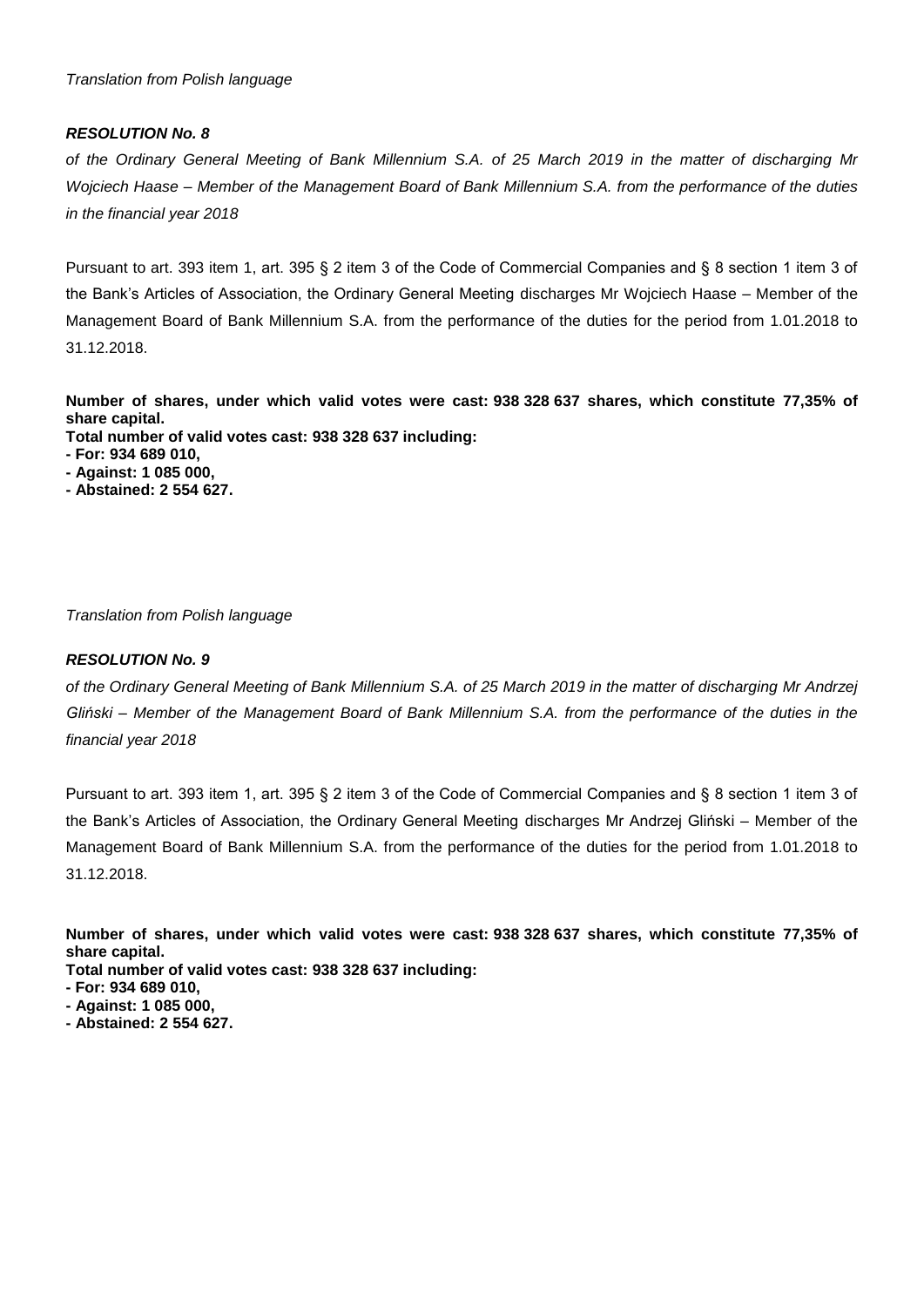*of the Ordinary General Meeting of Bank Millennium S.A. of 25 March 2019 in the matter of discharging Ms Maria Jose Henriques Barreto De Matos De Campos – Member of the Management Board of Bank Millennium S.A. from the performance of the duties in the financial year 2018*

Pursuant to art. 393 item 1, art. 395 § 2 item 3 of the Code of Commercial Companies and § 8 section 1 item 3 of the Bank's Articles of Association, the Ordinary General Meeting discharges Ms Maria Jose Henriques Barreto De Matos De Campos – Member of the Management Board of Bank Millennium S.A. from the performance of the duties for the period from 1.01.2018 to 20.04.2018.

**Number of shares, under which valid votes were cast: 938 328 637 shares, which constitute 77,35% of share capital. Total number of valid votes cast: 938 328 637 including:**

- **- For: 934 689 010,**
- **- Against: 1 085 000,**
- **- Abstained: 2 554 627.**

*Translation from Polish language* 

## *RESOLUTION No. 11*

*of the Ordinary General Meeting of Bank Millennium S.A. of 25 March 2019 in the matter of discharging Mr Wojciech Rybak – Member of the Management Board of Bank Millennium S.A. from the performance of the duties in the financial year 2018*

Pursuant to art. 393 item 1, art. 395 § 2 item 3 of the Code of Commercial Companies and § 8 section 1 item 3 of the Bank's Articles of Association, the Ordinary General Meeting discharges Mr Wojciech Rybak – Member of the Management Board of Bank Millennium S.A. from the performance of the duties for the period from 1.01.2018 to 31.12.2018.

- **Total number of valid votes cast: 938 328 617 including:**
- **- For: 934 688 990,**
- **- Against: 1 085 000,**
- **- Abstained: 2 554 627.**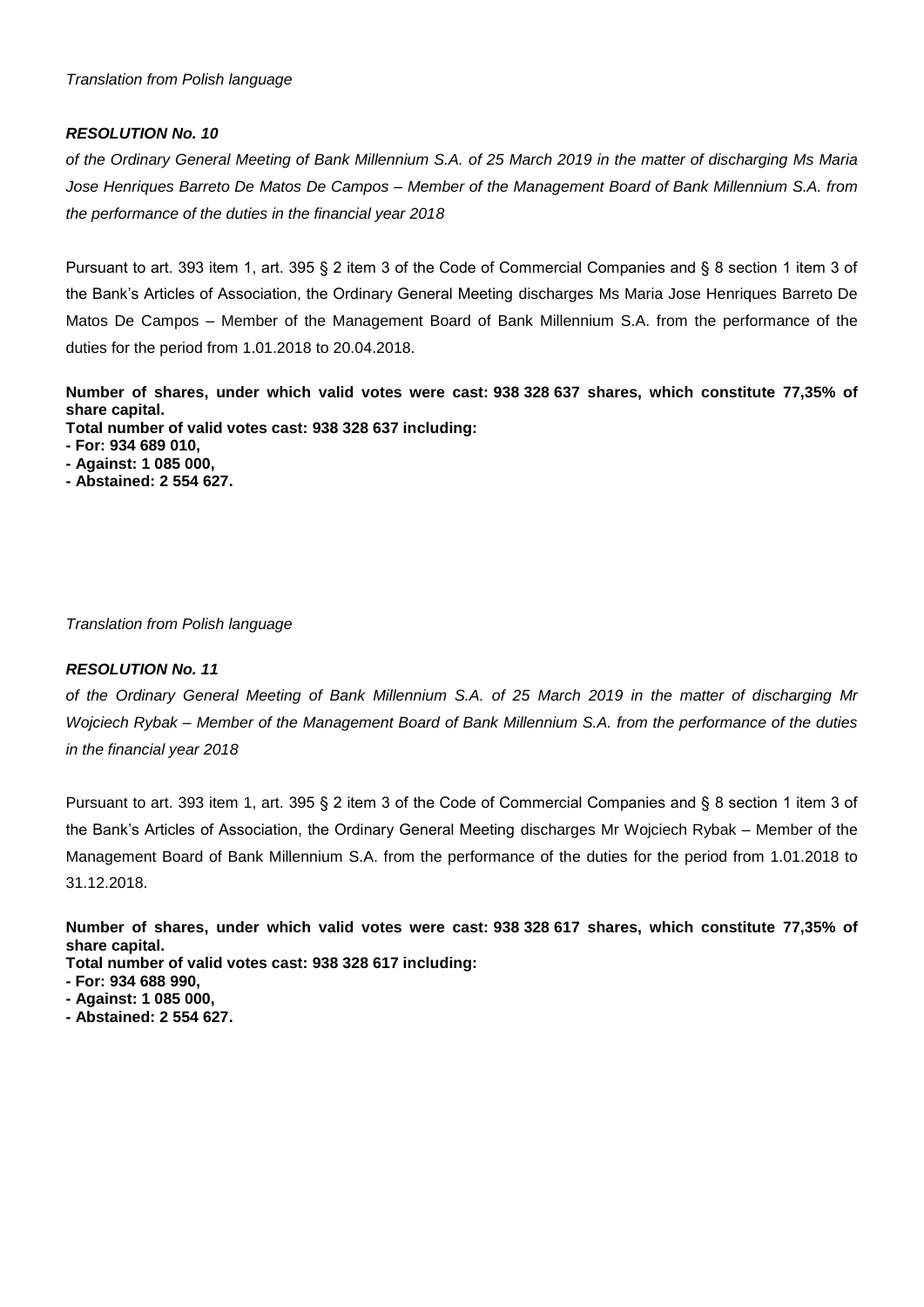#### *RESOLUTION No. 12*

*of the Ordinary General Meeting of Bank Millennium S.A. of 25 March 2019 in the matter of discharging Mr Antonio Ferreira Pinto Junior – Member of the Management Board of Bank Millennium S.A. from the performance of the duties in the financial year 2018*

Pursuant to art. 393 item 1, art. 395 § 2 item 3 of the Code of Commercial Companies and § 8 section 1 item 3 of the Bank's Articles of Association, the Ordinary General Meeting discharges Mr Antonio Ferreira Pinto Junior – Member of the Management Board of Bank Millennium S.A. from the performance of the duties for the period from 20.04.2018 to 31.12.2018.

**Number of shares, under which valid votes were cast: 938 328 637 shares, which constitute 77,35% of share capital.**

- **Total number of valid votes cast: 938 328 637 including:**
- **- For: 934 689 010,**
- **- Against: 1 085 000,**
- **- Abstained: 2 554 627.**

*Translation from Polish language* 

#### *RESOLUTION No. 13*

*of the Ordinary General Meeting of Bank Millennium S.A. of 25 March 2019 in the matter of discharging Mr Jarosław Hermann – Member of the Management Board of Bank Millennium S.A. from the performance of the duties in the financial year 2018*

Pursuant to art. 393 item 1, art. 395 § 2 item 3 of the Code of Commercial Companies and § 8 section 1 item 3 of the Bank's Articles of Association, the Ordinary General Meeting discharges Mr Jarosław Hermann – Member of the Management Board of Bank Millennium S.A. from the performance of the duties for the period from 1.08.2018 to 31.12.2018.

**Number of shares, under which valid votes were cast: 938 328 637 shares, which constitute 77,35% of share capital.**

- **- For: 934 689 010,**
- **- Against: 1 085 000,**
- **- Abstained: 2 554 627.**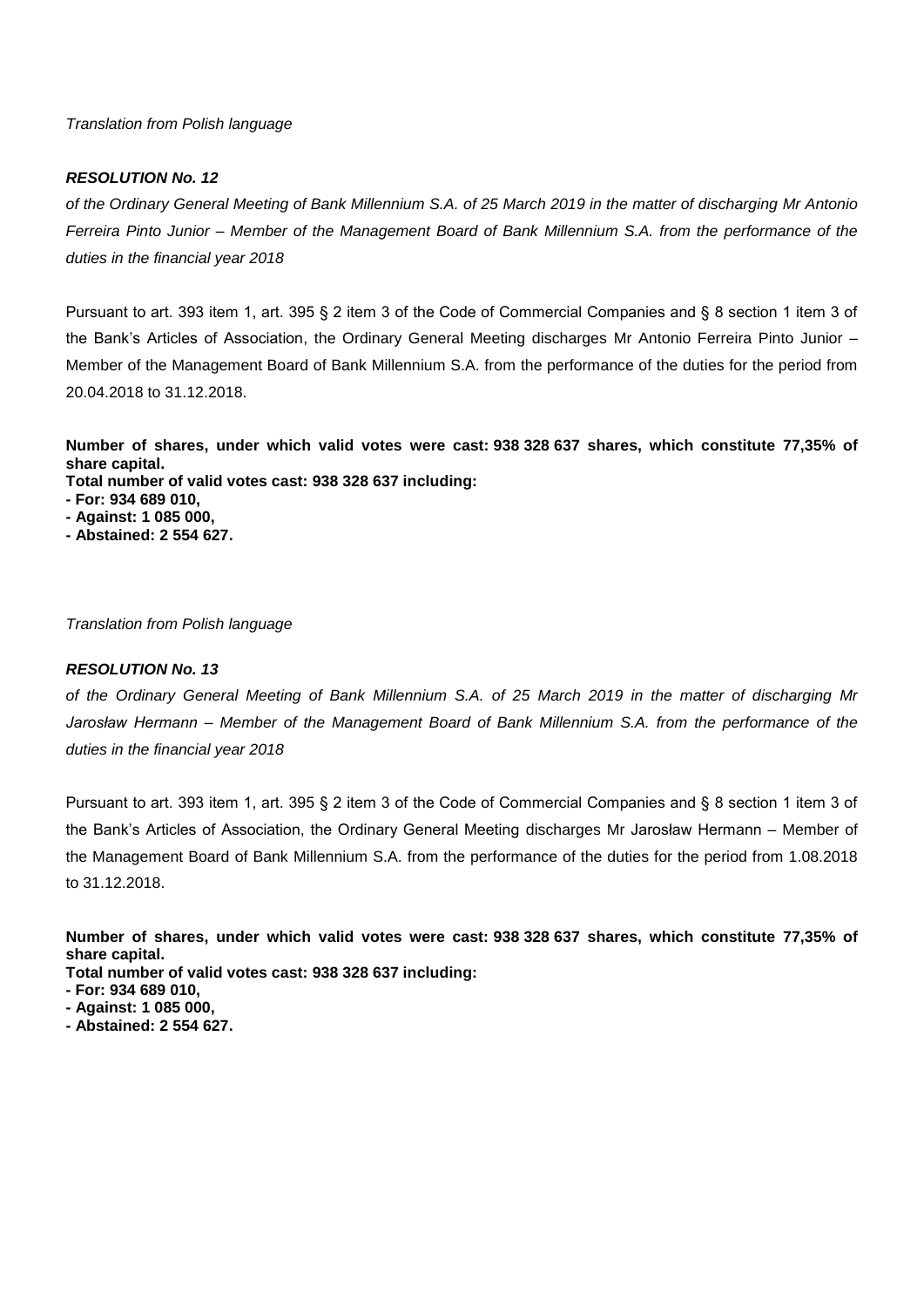## *RESOLUTION No. 14*

*of the Ordinary General Meeting of Bank Millennium S.A. of 25 March 2019 in the matter of discharging Mr Bogusław Kott - Chairman of the Supervisory Board of Bank Millennium S.A. from the performance of the duties in the financial year 2018*

Pursuant to art. 393 item 1, art. 395 § 2 item 3 of the Code of Commercial Companies and § 8 section 1 item 3 of the Bank's Articles of Association, the Ordinary General Meeting discharges Mr Bogusław Kott - Chairman of the Supervisory Board of Bank Millennium S.A. from the performance of the duties for the period from 1.01.2018 to 31.12.2018.

**Number of shares, under which valid votes were cast: 938 328 637 shares, which constitute 77,35% of share capital.**

**Total number of valid votes cast: 938 328 637 including:**

- **- For: 934 688 995,**
- **- Against: 1 085 000,**
- **- Abstained: 2 554 642.**

*Translation from Polish language* 

## *RESOLUTION No. 15*

*of the Ordinary General Meeting of Bank Millennium S.A. of 25 March 2019 in the matter of discharging Mr Nuno Manuel da Silva Amado – Deputy Chairman of the Supervisory Board of Bank Millennium S.A. from the performance of the duties in the financial year 2018*

Pursuant to art. 393 item 1, art. 395 § 2 item 3 of the Code of Commercial Companies and § 8 section 1 item 3 of the Bank's Articles of Association, the Ordinary General Meeting discharges Mr Nuno Manuel da Silva Amado – Deputy Chairman of the Supervisory Board of Bank Millennium S.A. from the performance of the duties for the period from 1.01.2018 to 31.12.2018.

- **Total number of valid votes cast: 938 328 637 including:**
- **- For: 934 688 995,**
- **- Against: 1 085 000,**
- **- Abstained: 2 554 642.**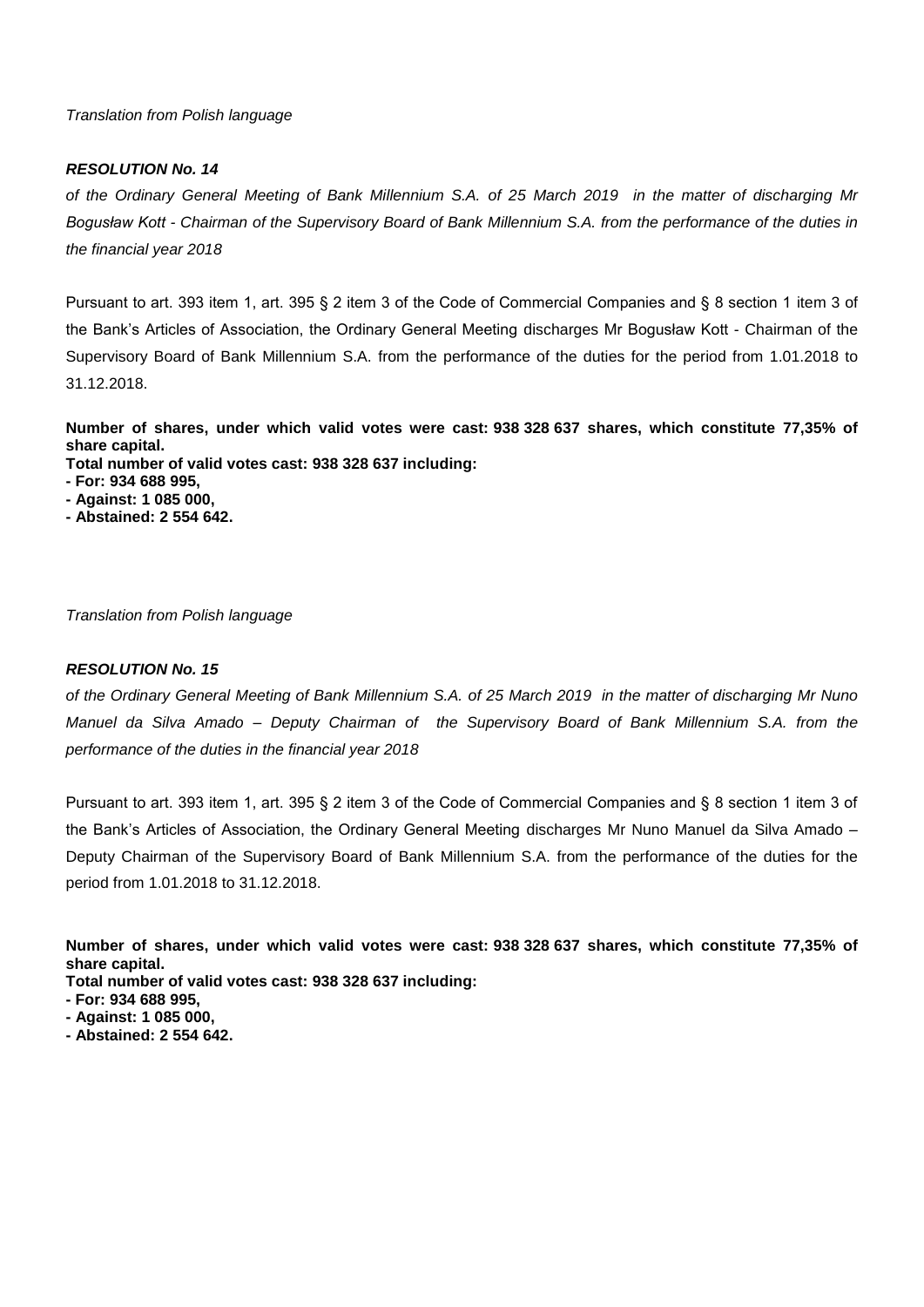#### *RESOLUTION No. 16*

*of the Ordinary General Meeting of Bank Millennium S.A. of 25 March 2019 in the matter of discharging Mr Dariusz Rosati – Deputy Chairman and Secretary of the Supervisory Board of Bank Millennium S.A. from the performance of the duties in the financial year 2018*

Pursuant to art. 393 item 1, art. 395 § 2 item 3 of the Code of Commercial Companies and § 8 section 1 item 3 of the Bank's Articles of Association, the Ordinary General Meeting discharges Mr Dariusz Rosati – Deputy Chairman and Secretary of the Supervisory Board of Bank Millennium S.A. from the performance of the duties for the period from 1.01.2018 to 31.12.2018.

**Number of shares, under which valid votes were cast: 938 328 637 shares, which constitute 77,35% of share capital.**

**Total number of valid votes cast: 938 328 637 including:**

- **- For: 934 688 915,**
- **- Against: 1 085 000,**
- **- Abstained: 2 554 722.**

*Translation from Polish language* 

# *RESOLUTION No. 17*

*of the Ordinary General Meeting of Bank Millennium S.A. of 25 March 2019 in the matter of discharging Ms Julianna Boniuk-Gorzelańczyk – Member of the Supervisory Board of Bank Millennium S.A. from the performance of the duties in the financial year 2018*

Pursuant to art. 393 item 1, art. 395 § 2 item 3 of the Code of Commercial Companies and § 8 section 1 item 3 of the Bank's Articles of Association, the Ordinary General Meeting discharges Ms Julianna Boniuk-Gorzelańczyk – Member of the Supervisory Board of Bank Millennium S.A. from the performance of the duties for the period from 1.01.2018 to 26.03.2018.

- **Total number of valid votes cast: 938 328 637 including:**
- **- For: 934 688 995,**
- **- Against: 1 085 000,**
- **- Abstained: 2 554 642.**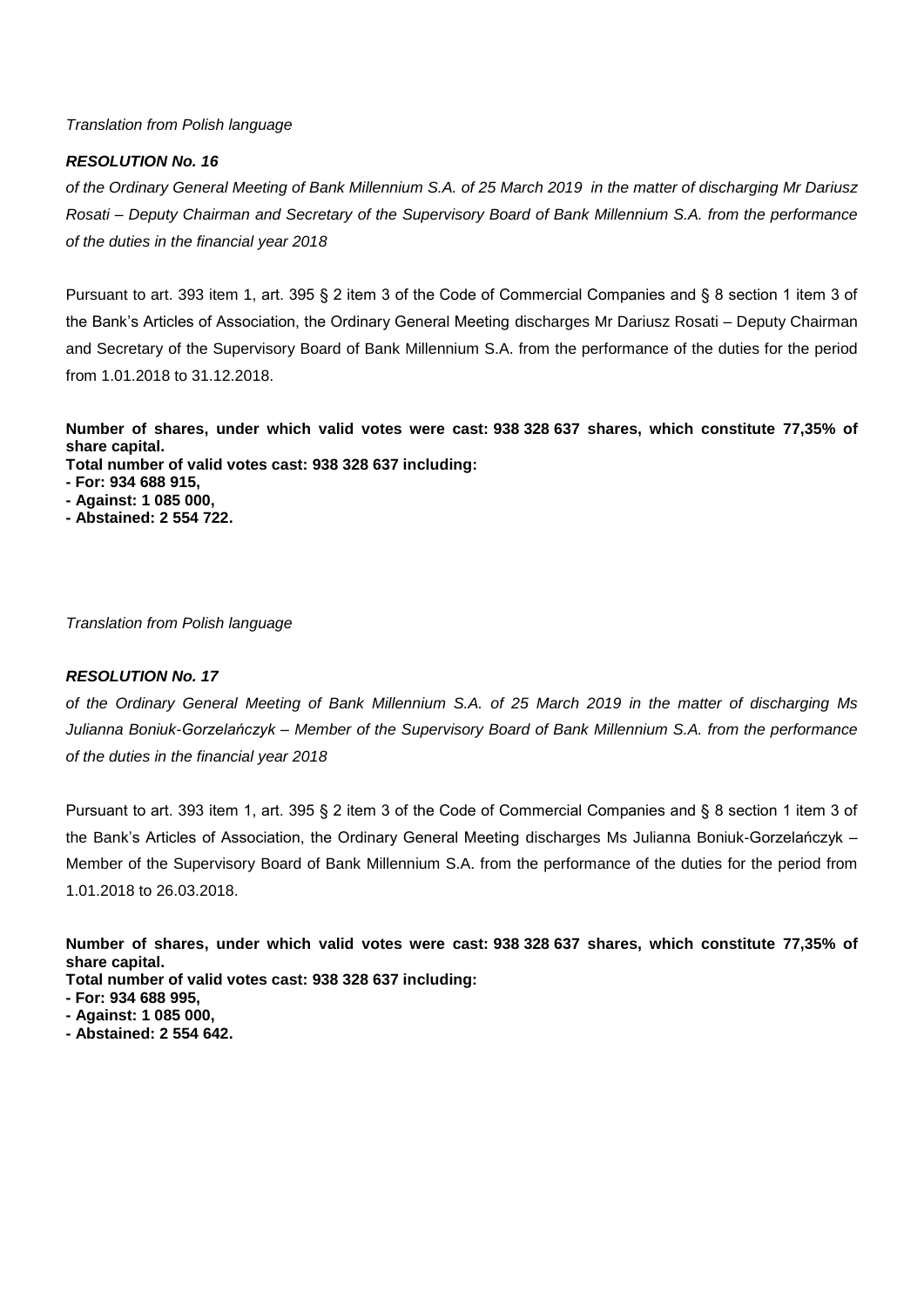## *RESOLUTION No. 18*

*of the Ordinary General Meeting of Bank Millennium S.A. of 25 March 2019 in the matter of discharging Mr Miguel de Campos Pereira de Bragança – Member of the Supervisory Board of Bank Millennium S.A. from the performance of the duties in the financial year 2018*

Pursuant to art. 393 item 1, art. 395 § 2 item 3 of the Code of Commercial Companies and § 8 section 1 item 3 of the Bank's Articles of Association, the Ordinary General Meeting discharges Mr Miguel de Campos Pereira de Bragança – Member of the Supervisory Board of Bank Millennium S.A. from the performance of the duties for the period from 1.01.2018 to 31.12.2018.

**Number of shares, under which valid votes were cast: 938 328 637 shares, which constitute 77,35% of share capital.**

- **Total number of valid votes cast: 938 328 637 including:**
- **- For: 934 688 995,**
- **- Against: 1 085 000,**
- **- Abstained: 2 554 642.**

*Translation from Polish language* 

#### *RESOLUTION No. 19*

*of the Ordinary General Meeting of Bank Millennium S.A. of 25 March 2019 in the matter of discharging Ms Agnieszka Hryniewicz-Bieniek – Member of the Supervisory Board of Bank Millennium S.A. from the performance of the duties in the financial year 2018*

Pursuant to art. 393 item 1, art. 395 § 2 item 3 of the Code of Commercial Companies and § 8 section 1 item 3 of the Bank's Articles of Association, the Ordinary General Meeting discharges Ms Agnieszka Hryniewicz-Bieniek – Member of the Supervisory Board of Bank Millennium S.A. from the performance of the duties for the period from 1.01.2018 to 31.12.2018.

- **Total number of valid votes cast: 938 328 637 including:**
- **- For: 934 688 995,**
- **- Against: 1 085 000,**
- **- Abstained: 2 554 642.**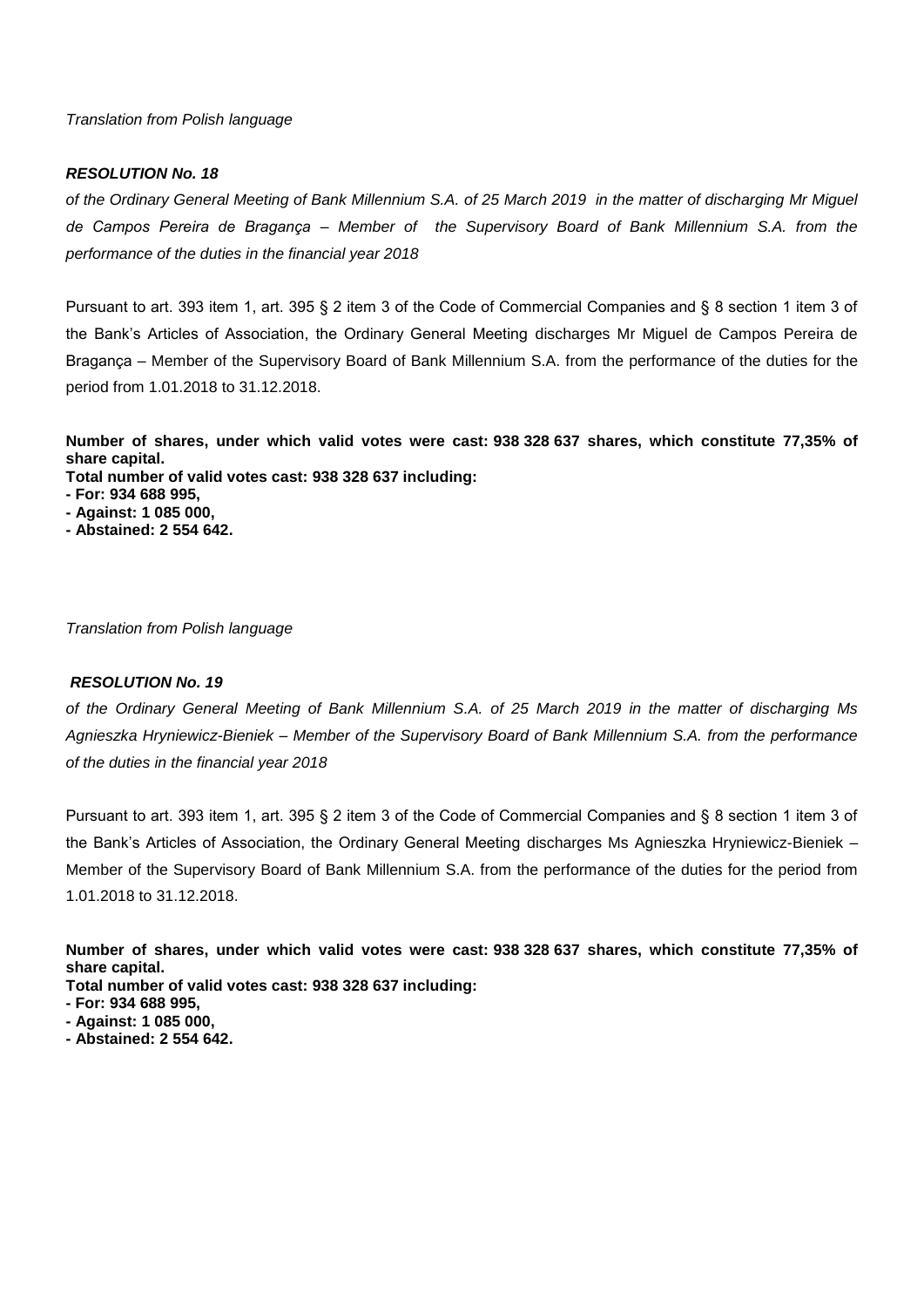## *RESOLUTION No. 20*

*of the Ordinary General Meeting of Bank Millennium S.A. of 25 March 2019 in the matter of discharging Ms Anna Jakubowski – Member of the Supervisory Board of Bank Millennium S.A. from the performance of the duties in the financial year 2018*

Pursuant to art. 393 item 1, art. 395 § 2 item 3 of the Code of Commercial Companies and § 8 section 1 item 3 of the Bank's Articles of Association, the Ordinary General Meeting discharges Ms Anna Jakubowski – Member of the Supervisory Board of Bank Millennium S.A. from the performance of the duties for the period from 1.01.2018 to 31.12.2018.

**Number of shares, under which valid votes were cast: 938 328 637 shares, which constitute 77,35% of share capital.**

**Total number of valid votes cast: 938 328 637 including:**

- **- For: 934 688 995,**
- **- Against: 1 085 000,**
- **- Abstained: 2 554 642.**

*Translation from Polish language* 

## *RESOLUTION No. 21*

*of the Ordinary General Meeting of Bank Millennium S.A. of 25 March 2019 in the matter of discharging Mr Grzegorz Jędrys – Member of the Supervisory Board of Bank Millennium S.A. from the performance of the duties in the financial year 2018*

Pursuant to art. 393 item 1, art. 395 § 2 item 3 of the Code of Commercial Companies and § 8 section 1 item 3 of the Bank's Articles of Association, the Ordinary General Meeting discharges Mr Grzegorz Jędrys – Member of the Supervisory Board of Bank Millennium S.A. from the performance of the duties for the period from 1.01.2018 to 31.12.2018.

- **Total number of valid votes cast: 938 328 637 including:**
- **- For: 934 688 995,**
- **- Against: 1 085 000,**
- **- Abstained: 2 554 642.**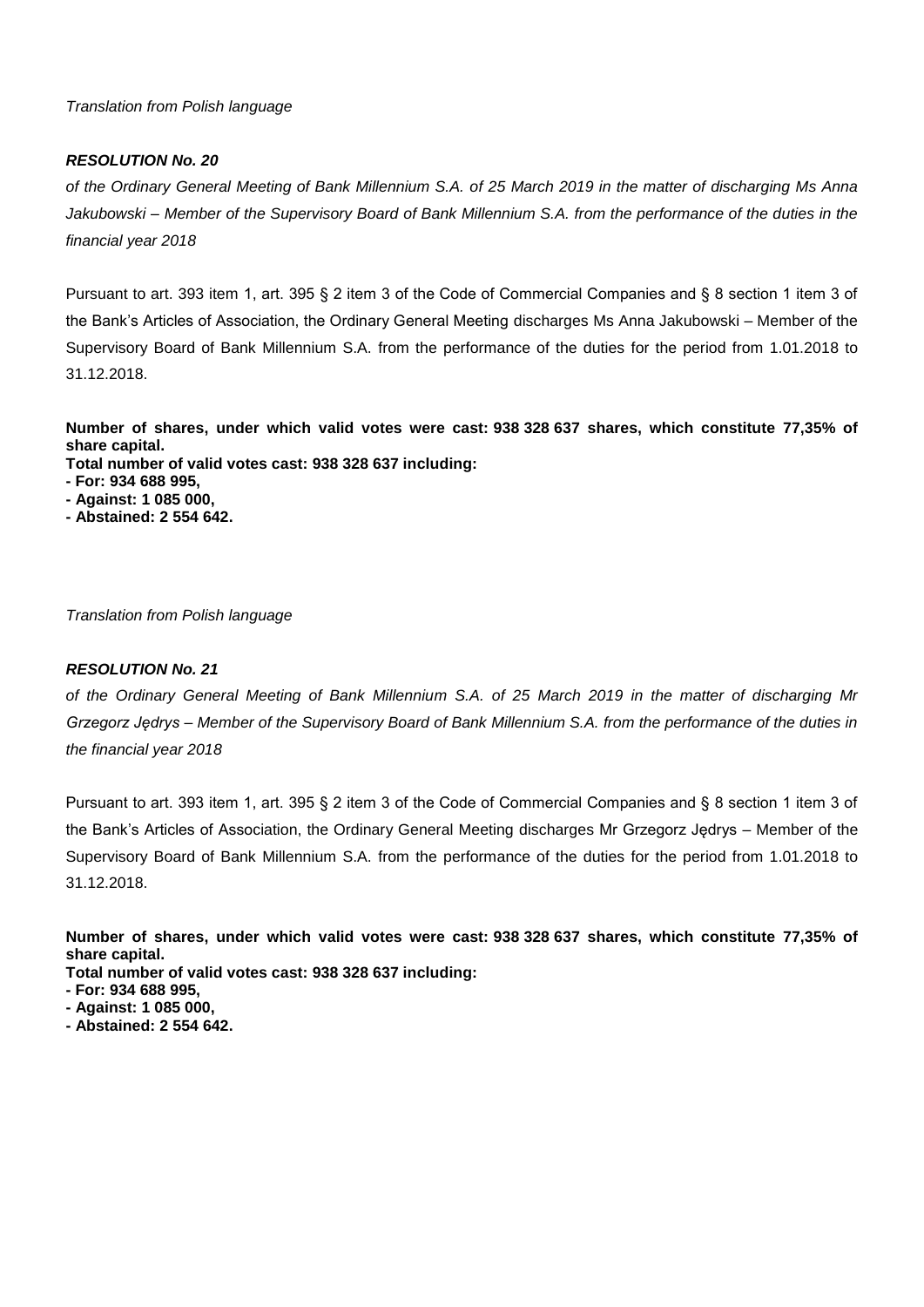## *RESOLUTION No. 22*

*of the Ordinary General Meeting of Bank Millennium S.A. of 25 March 2019 in the matter of discharging Mr Andrzej Koźmiński – Member of the Supervisory Board of Bank Millennium S.A. from the performance of the duties in the financial year 2018*

Pursuant to art. 393 item 1, art. 395 § 2 item 3 of the Code of Commercial Companies and § 8 section 1 item 3 of the Bank's Articles of Association, the Ordinary General Meeting discharges Mr Andrzej Koźmiński – Member of the Supervisory Board of Bank Millennium S.A. from the performance of the duties for the period from 1.01.2018 to 31.12.2018.

**Number of shares, under which valid votes were cast: 938 328 637 shares, which constitute 77,35% of share capital.**

**Total number of valid votes cast: 938 328 637 including:**

- **- For: 934 688 995,**
- **- Against: 1 085 000,**
- **- Abstained: 2 554 642.**

*Translation from Polish language* 

## *RESOLUTION No. 23*

*of the Ordinary General Meeting of Bank Millennium S.A. of 25 March 2019 in the matter of discharging Mr Alojzy Nowak – Member of the Supervisory Board of Bank Millennium S.A. from the performance of the duties in the financial year 2018*

Pursuant to art. 393 item 1, art. 395 § 2 item 3 of the Code of Commercial Companies and § 8 section 1 item 3 of the Bank's Articles of Association, the Ordinary General Meeting discharges Mr Alojzy Nowak – Member of the Supervisory Board of Bank Millennium S.A. from the performance of the duties for the period from 26.03.2018 to 31.12.2018.

**Number of shares, under which valid votes were cast: 938 328 637 shares, which constitute 77,35% of share capital.**

- **- For: 934 688 995,**
- **- Against: 1 085 000,**
- **- Abstained: 2 554 642.**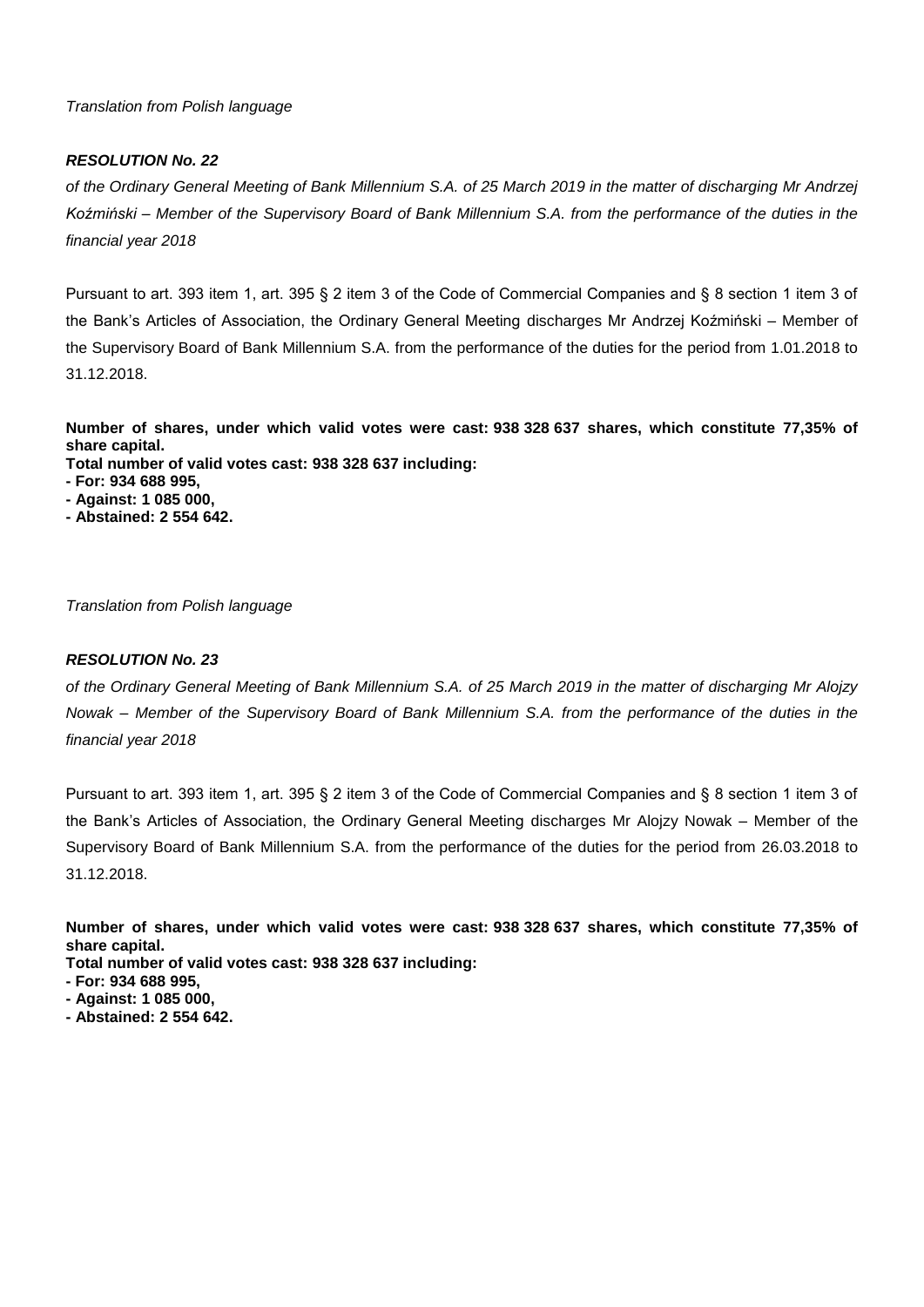## *RESOLUTION No. 24*

*of the Ordinary General Meeting of Bank Millennium S.A. of 25 March 2019 in the matter of discharging Mr José Miguel Bensliman Schorcht da Silva Pessanha – Member of the Supervisory Board of Bank Millennium S.A. from the performance of the duties in the financial year 2018*

Pursuant to art. 393 item 1, art. 395 § 2 item 3 of the Code of Commercial Companies and § 8 section 1 item 3 of the Bank's Articles of Association, the Ordinary General Meeting discharges Mr Jos*é* Miguel Bensliman Schorcht da Silva Pessanha – Member of the Supervisory Board of Bank Millennium S.A. from the performance of the duties for the period from 26.03.2018 to 31.12.2018.

**Number of shares, under which valid votes were cast: 938 328 637 shares, which constitute 77,35% of share capital.**

**Total number of valid votes cast: 938 328 637 including:**

- **- For: 934 688 995,**
- **- Against: 1 085 000,**
- **- Abstained: 2 554 642.**

*Translation from Polish language* 

## *RESOLUTION No. 25*

*of the Ordinary General Meeting of Bank Millennium S.A. of 25 March 2019 in the matter of discharging Mr Miguel Maya Dias Pinheiro – Member of the Supervisory Board of Bank Millennium S.A. from the performance of the duties in the financial year 2018*

Pursuant to art. 393 item 1, art. 395 § 2 item 3 of the Code of Commercial Companies and § 8 section 1 item 3 of the Bank's Articles of Association, the Ordinary General Meeting discharges Mr Miguel Maya Dias Pinheiro – Member of the Supervisory Board of Bank Millennium S.A. from the performance of the duties for the period from 1.01.2018 to 31.12.2018.

**Number of shares, under which valid votes were cast: 938 328 637 shares, which constitute 77,35% of share capital.**

- **- For: 934 688 995,**
- **- Against: 1 085 000,**
- **- Abstained: 2 554 642.**